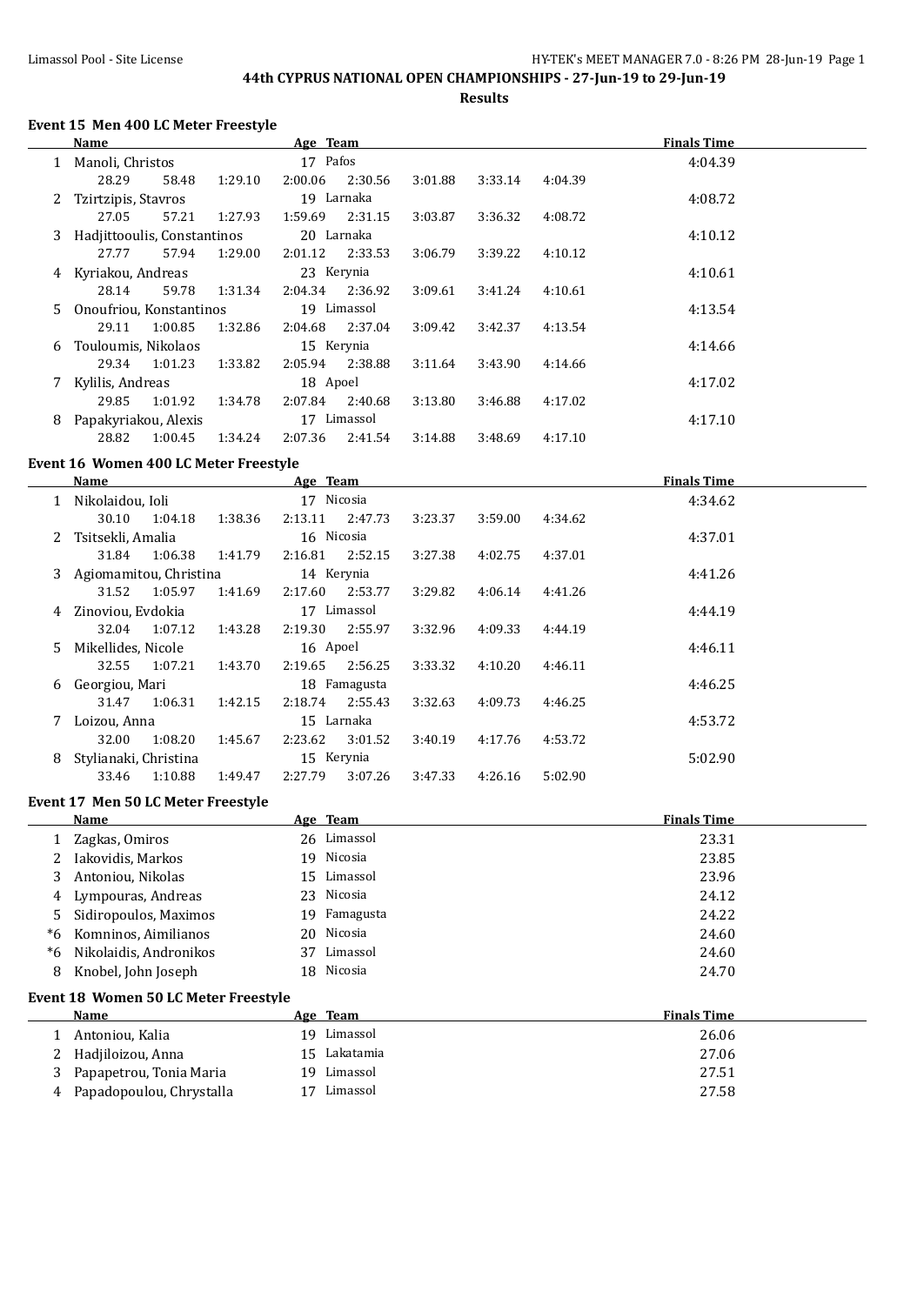**(Event 18 Women 50 LC Meter Freestyle)**

## **44th CYPRUS NATIONAL OPEN CHAMPIONSHIPS - 27-Jun-19 to 29-Jun-19**

**Results**

|    | <b>Name</b>                                 | Age Team     | <b>Finals Time</b> |
|----|---------------------------------------------|--------------|--------------------|
| 5. | Agathokleous, Afroditi                      | 17 Famagusta | 27.79              |
|    | 6 Panagiotou, Dimitriana                    | 14 Larnaka   | 28.03              |
| 7  | Karamanou, Chrysoula                        | 21 Famagusta | 28.16              |
| 8  | Ioannides, Fotini                           | 17 Famagusta | 28.49              |
|    |                                             |              |                    |
|    | Event 19 Men 200 LC Meter Breaststroke      |              |                    |
|    | Name                                        | Age Team     | <b>Finals Time</b> |
|    | 1 Panaretos, Panayiotis                     | 17 Famagusta | 2:22.50            |
|    | 31.91<br>1:08.89<br>1:46.65                 | 2:22.50      |                    |
| 2  | Tsiopani, Thomas                            | 26 Nicosia   | 2:23.88            |
|    | 32.63<br>1:09.40<br>1:46.86                 | 2:23.88      |                    |
| 3  | Demetriades, Markos                         | 18 Pafos     | 2:27.98            |
|    | 33.16<br>1:10.79<br>1:49.98                 | 2:27.98      |                    |
|    | 4 Popov, Mark                               | 19 Kerynia   | 2:30.86            |
|    | 34.47<br>1:13.44<br>1:52.36                 | 2:30.86      |                    |
| 5. | Eleftheriou, Rafael                         | 18 Famagusta | 2:31.09            |
|    | 33.36<br>1:11.29<br>1:49.87                 | 2:31.09      |                    |
| 6  | Eleftheriou, Stefanos                       | 16 Famagusta | 2:31.97            |
|    | 33.10<br>1:10.85<br>1:50.68                 | 2:31.97      |                    |
| 7  | Hadjimatthaiou, Konstantinos                | 17 Aglantzia | 2:35.87            |
|    | 35.12<br>1:14.61<br>1:54.23                 | 2:35.87      |                    |
| 8  | Ioannidis, Simos                            | 15 Kerynia   | 2:38.08            |
|    | 35.09<br>1:15.37<br>1:56.82                 | 2:38.08      |                    |
|    |                                             |              |                    |
|    | Event 20 Women 200 LC Meter Breaststroke    |              |                    |
|    | Name                                        | Age Team     | <b>Finals Time</b> |
|    | 1 Ioannou, Izabella                         | 15 Famagusta | 2:38.46            |
|    | 35.79<br>1:15.11<br>1:56.26                 | 2:38.46      |                    |
| 2  | Erokhina, Maria                             | 16 Pafos     | 2:40.83            |
|    | 36.82<br>1:18.17<br>1:59.94                 | 2:40.83      |                    |
| 3  | Sotiriou, Rafaella                          | 19 Famagusta | 2:41.65            |
|    | 36.51<br>1:17.36<br>2:00.69                 | 2:41.65      |                    |
|    | 4 Holland, Jennifer                         | 27 Limassol  | 2:44.83            |
|    | 37.05<br>1:19.43<br>2:03.29                 | 2:44.83      |                    |
| 5. | Tzirtzipi, Marina                           | 15 Larnaka   | 2:51.22            |
|    | 38.41<br>1:21.25<br>2:06.06                 | 2:51.22      |                    |
| 6  | Karantoni, Maria                            | 14 Kerynia   | 2:52.27            |
|    | 38.71<br>1:22.33<br>2:07.35                 | 2:52.27      |                    |
|    | 7 Antoniou, Andreana                        | 14 Kerynia   | 2:52.38            |
|    | 39.07<br>1:22.68<br>2:07.83                 | 2:52.38      |                    |
| 8  | Michail, Antrea                             | 16 Famagusta | 2:59.03            |
|    | 38.82<br>1:23.41<br>2:11.27                 | 2:59.03      |                    |
|    |                                             |              |                    |
|    | <b>Event 21 Men 100 LC Meter Backstroke</b> |              |                    |
|    | <b>Name</b>                                 | Age Team     | <b>Finals Time</b> |
|    | 1 Iakovidis, Filippos                       | 21 Nicosia   | 57.80              |
|    | 27.74<br>57.80                              |              |                    |
| 2  | Mougis, Sofoklis                            | 17 Limassol  | 57.84              |
|    | 28.18<br>57.84                              |              |                    |

3 Nikolaou, Antonio 16 Pafos 1:00.06

4 Patsalides, Antonis 17 Pafos 1:01.88 30.00 1:01.88

29.26 1:00.06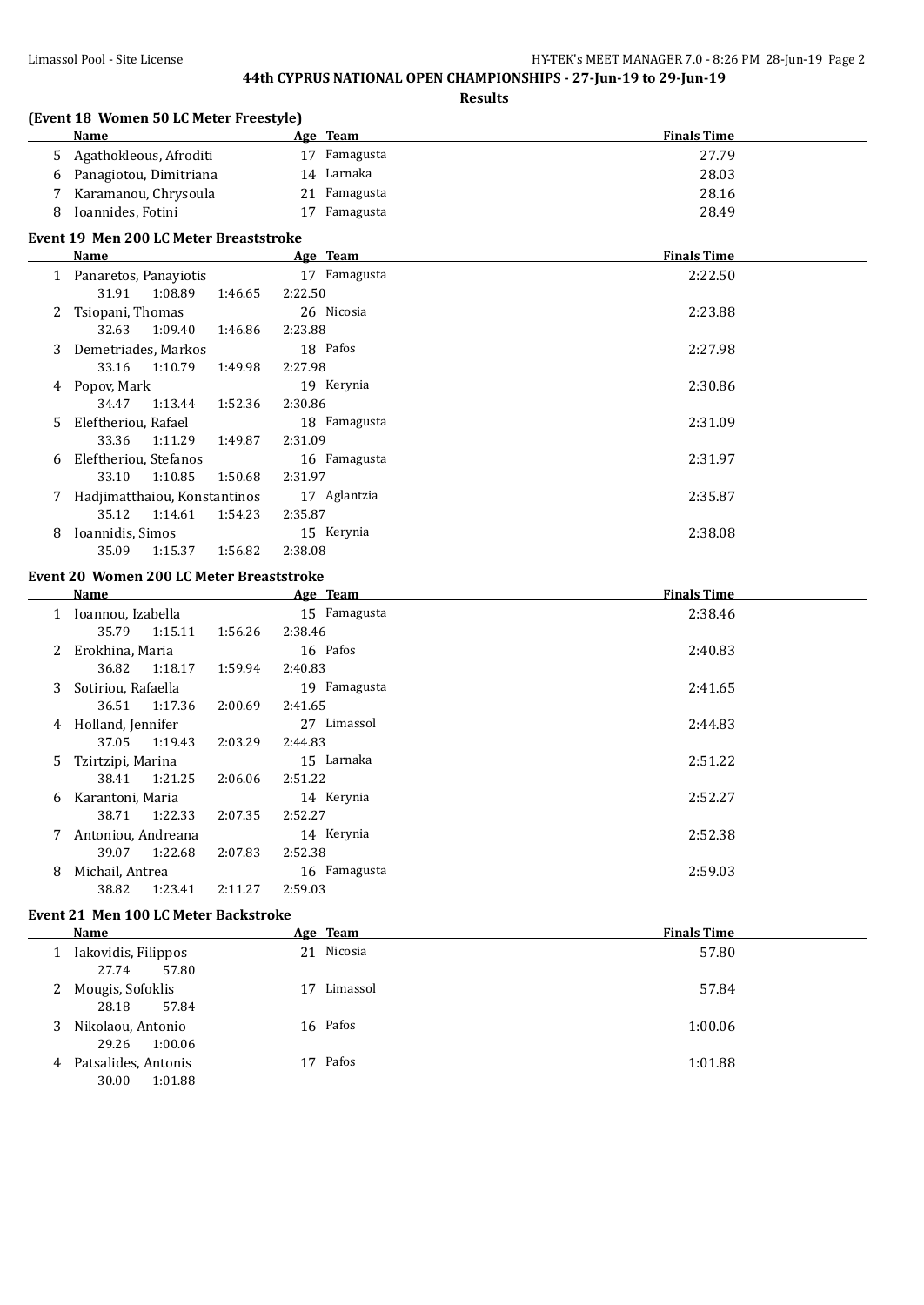**Results**

#### **(Event 21 Men 100 LC Meter Backstroke)**

|   | Name                                              |    | Age Team   | <b>Finals Time</b> |
|---|---------------------------------------------------|----|------------|--------------------|
|   | 5 Chouzouris, Mattheos<br>29.86<br>1:01.92        | 19 | Konstantia | 1:01.92            |
| 6 | Hadjiconstantis, Constantinos<br>30.35<br>1:02.56 |    | 19 Kerynia | 1:02.56            |
|   | Koopmann, Sebastian<br>30.97<br>1:02.72           |    | 19 Pafos   | 1:02.72            |
| 8 | Konstantinou, Charalambos<br>30.60<br>1:04.25     |    | Limassol   | 1:04.25            |

#### **Event 22 Women 100 LC Meter Backstroke**

|    | Name                                        |    | Age Team     | <b>Finals Time</b> |
|----|---------------------------------------------|----|--------------|--------------------|
|    | Bekou, Anastasia<br>1:07.43<br>33.14        |    | 16 Famagusta | 1:07.43            |
| 2  | Nikolaidou, Christiana<br>32.48<br>1:07.54  |    | 15 Limassol  | 1:07.54            |
| 3  | Kosti, Diana<br>33.18<br>1:09.11            |    | 16 Famagusta | 1:09.11            |
| 4  | Agathokleous, Afroditi<br>33.86<br>1:10.01  | 17 | Famagusta    | 1:10.01            |
| 5. | Hadjiloizou, Anna<br>1:12.48<br>34.61       | 15 | Lakatamia    | 1:12.48            |
| 6  | Papadopoulou, Sofia<br>1:12.81<br>34.68     |    | 25 Limassol  | 1:12.81            |
| 7  | Kasapi, Lydia<br>1:13.37<br>36.14           |    | 18 Aglantzia | 1:13.37            |
| 8  | Christoforou, Stavriana<br>34.98<br>1:13.74 |    | 16 Limassol  | 1:13.74            |

#### **Event 23 Men 100 LC Meter Butterfly**

|              | Name                                     |    | Age Team     | <b>Finals Time</b> |
|--------------|------------------------------------------|----|--------------|--------------------|
| $\mathbf{1}$ | Pavlou, Zacharias<br>56.74<br>26.44      |    | 20 Kerynia   | 56.74              |
| 2            | Nikolaidis, Nikolas<br>57.38<br>26.99    | 17 | Limassol     | 57.38              |
| 3            | Spyrou, Nikolas<br>58.18<br>26.68        |    | 18 Apoel     | 58.18              |
| 4            | Papaioannou, Dimitrios<br>27.42<br>58.25 |    | 19 Apoel     | 58.25              |
| 5.           | Kousis, Petros<br>58.71<br>27.34         |    | 19 Famagusta | 58.71              |
| 6            | Zavallis, Adamos<br>58.87<br>26.90       |    | 25 Limassol  | 58.87              |
|              | Therapontos, Giorgos<br>58.88<br>27.43   | 17 | Limassol     | 58.88              |
| 8            | Marinos, Loukas<br>59.10<br>28.34        |    | 15 Kerynia   | 59.10              |

### **Event 24 Women 100 LC Meter Butterfly**

| Name                                      | Age Team       | <b>Finals Time</b> |
|-------------------------------------------|----------------|--------------------|
| Schegoleva, Alexandra<br>1:00.52<br>27.86 | 18 Famagusta   | 1:00.52            |
| 2 Neofytou, Sotiria<br>29.12<br>1:02.97   | Limassol<br>21 | 1:02.97            |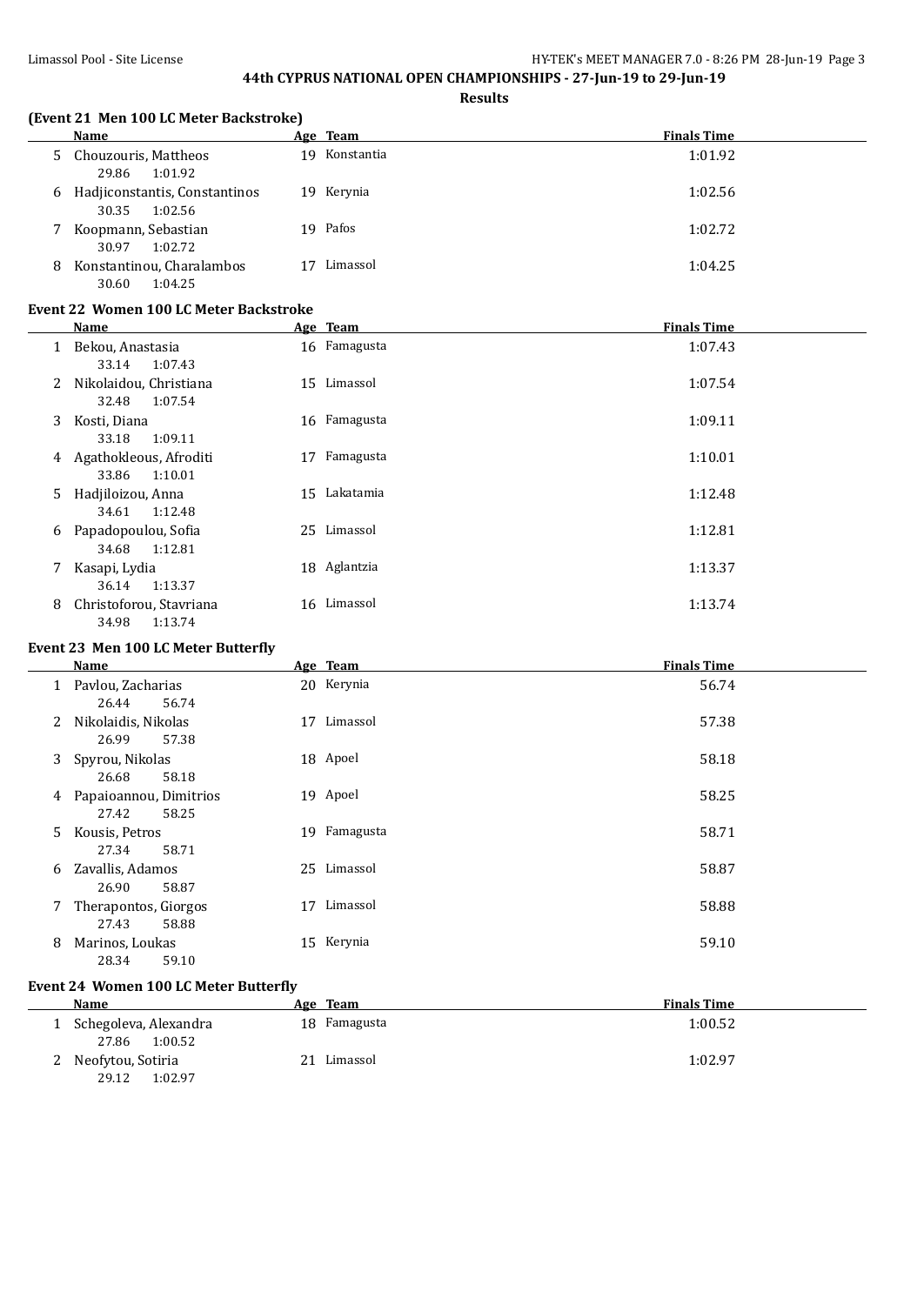**Results**

## **(Event 24 Women 100 LC Meter Butterfly)**

|   | Name                                           | Age Team        | <b>Finals Time</b> |
|---|------------------------------------------------|-----------------|--------------------|
|   | 3 Georgiadi, Magdalini<br>30.88<br>1:05.58     | 14 Famagusta    | 1:05.58            |
| 4 | Papapetrou, Tonia Maria<br>1:05.91<br>30.56    | Limassol<br>19. | 1:05.91            |
|   | 5 Papadopoulou, Chrystalla<br>31.49<br>1:06.77 | Limassol        | 1:06.77            |
| 6 | Panagiotou, Dimitriana<br>31.38<br>1:07.23     | 14 Larnaka      | 1:07.23            |
| 7 | Hadjikyriacou, Natalia<br>1:07.62<br>31.67     | 16 Famagusta    | 1:07.62            |
| 8 | Liatsou, Monica Rafga<br>1:07.92<br>31.65      | 15 Kerynia      | 1:07.92            |

#### **Event 25 Men 800 LC Meter Freestyle Relay**

|   | <b>Team</b> |                              |                                   |         | Relay                         |         |         |                             | <b>Finals Time</b>             |  |
|---|-------------|------------------------------|-----------------------------------|---------|-------------------------------|---------|---------|-----------------------------|--------------------------------|--|
|   | 1 Limassol  | $\mathbf{A}$                 |                                   |         |                               |         | 7:49.08 |                             |                                |  |
|   |             | 1) Papakyriakou, Martinos 21 |                                   |         | 2) Onoufriou, Konstantinos 19 |         |         | 3) Antoniou, Nikolas 15     | 4) Papakyriakou, Alexis 17     |  |
|   | 26.25       | 55.41                        | 1:25.35                           | 1:54.94 | 2:21.47                       | 2:51.63 | 3:21.81 | 3:52.71                     |                                |  |
|   | 4:19.16     | 4:49.29                      | 5:19.64                           | 5:50.76 | 6:16.83                       | 6:46.81 | 7:18.55 | 7:49.08                     |                                |  |
|   | 2 Kerynia   |                              |                                   |         | A                             |         |         |                             | 7:56.33                        |  |
|   |             | 1) Touloumis, Nikolaos 15    |                                   |         | 2) Kyriakou, Andreas 23       |         |         | 3) Marinos, Loukas 15       | 4) Kalavas, Panagiotis 19      |  |
|   | 27.90       | 58.06                        | 1:28.95                           | 1:59.13 | 2:26.12                       | 2:56.44 | 3:26.81 | 3:56.99                     |                                |  |
|   | 4:25.11     | 4:55.60                      | 5:27.28                           | 5:58.81 | 6:26.43                       | 6:56.74 | 7:26.90 | 7:56.33                     |                                |  |
| 3 | Nicosia     |                              |                                   |         | A                             |         |         |                             | 7:59.26                        |  |
|   |             | 1) Gamarra, Neri Armando 17  |                                   |         | 2) Knobel, John Joseph 18     |         |         | 3) Iakovidis, Filippos 21   | 4) Tsiopani, Thomas 26         |  |
|   | 27.44       | 57.78                        | 1:29.24                           | 2:01.31 | 2:29.27                       | 2:59.22 | 3:29.96 | 4:00.82                     |                                |  |
|   | 4:27.67     | 4:58.63                      | 5:30.34                           | 6:01.94 | 6:28.36                       | 6:57.88 | 7:29.03 | 7:59.26                     |                                |  |
| 4 | Larnaka     |                              |                                   |         | A                             |         |         |                             | 8:02.61                        |  |
|   |             |                              | 1) Hadjittooulis, Constantinos 20 |         | 2) Tzirtzipis, Stavros 19     |         |         | 3) Kappellou, Theodoulos 17 | 4) Tzirtzipis, Konstantinos 17 |  |
|   | 27.16       | 56.42                        | 1:27.08                           | 1:57.01 | 2:23.54                       | 2:53.66 | 3:25.05 | 3:55.28                     |                                |  |
|   | 4:23.63     | 4:55.19                      | 5:28.94                           | 6:01.32 | 6:27.93                       | 6:57.99 | 7:29.79 | 8:02.61                     |                                |  |
| 5 | Pafos       |                              |                                   |         | A                             |         |         |                             | 8:11.09                        |  |
|   |             | 1) Koopmann, Sebastian 19    |                                   |         | 2) Nikolaou, Antonio 16       |         |         | 3) Patsalides, Antonis 17   | 4) Manoli, Christos 17         |  |
|   | 28.31       | 59.07                        | 1:30.42                           | 2:01.06 | 2:29.39                       | 3:00.40 | 3:32.23 | 4:04.41                     |                                |  |
|   | 4:34.00     | 5:05.77                      | 5:37.17                           | 6:07.82 | 6:35.95                       | 7:06.35 | 7:37.78 | 8:11.09                     |                                |  |
|   | 6 Apoel     |                              |                                   |         | A                             |         |         |                             | 8:18.32                        |  |
|   |             | 1) Kylilis, Andreas 18       |                                   |         | 2) Koutsioupis, Panagiotis 14 |         |         | 3) Spyrou, Nikolas 18       | 4) Papaioannou, Dimitrios 19   |  |
|   | 28.75       | 59.37                        | 1:30.83                           | 2:01.97 | 2:30.98                       | 3:03.80 | 3:37.41 | 4:10.60                     |                                |  |
|   | 4:38.91     | 5:11.57                      | 5:45.09                           | 6:18.01 | 6:45.56                       | 7:15.93 | 7:47.26 | 8:18.32                     |                                |  |
| 7 | Famagusta   |                              |                                   |         | $\mathbf{A}$                  |         |         |                             | 8:24.22                        |  |
|   |             | 1) Eleftheriou, Rafael 18    |                                   |         | 2) Sidiropoulos, Maximos 19   |         |         | 3) Toumazou, Stelios 18     | 4) Kousis, Petros 19           |  |
|   | 28.83       | 1:00.28                      | 1:34.28                           | 2:08.17 | 2:35.72                       | 3:07.76 | 3:41.55 | 4:15.17                     |                                |  |
|   | 4:42.33     | 5:12.39                      | 5:44.68                           | 6:16.83 | 6:46.04                       | 7:18.06 | 7:50.68 | 8:24.22                     |                                |  |
| 8 | Konstantia  |                              |                                   |         | A                             |         |         |                             | 8:25.99                        |  |
|   |             | 1) Gavriil, Antreas 14       |                                   |         | 2) Chouzouris, Mattheos 19    |         |         | 3) Gautier, Alexandros 15   | 4) Loizou, Adamos 15           |  |
|   | 29.05       | 1:00.54                      | 1:33.07                           | 2:05.07 | 2:33.61                       | 3:05.21 | 3:37.92 | 4:10.54                     |                                |  |
|   | 4:39.83     | 5:13.17                      | 5:47.45                           | 6:21.32 | 6:49.48                       | 7:20.59 | 7:53.36 | 8:25.99                     |                                |  |
| 9 | Aglantzia   |                              |                                   |         | A                             |         |         |                             | 8:33.24                        |  |
|   |             | 1) Panayides, Panayiotis 16  |                                   |         | 2) Maos, Charalambos 17       |         |         | 3) Mavrommati, Giannis 19   | 4) Kourris, Andronikos 17      |  |
|   | 29.04       | 59.58                        | 1:31.20                           | 2:03.80 | 2:32.52                       | 3:07.17 | 3:41.82 | 4:15.91                     |                                |  |
|   | 4:45.34     | 5:18.24                      | 5:52.04                           | 6:22.79 | 6:50.32                       | 7:21.72 | 7:56.05 | 8:33.24                     |                                |  |